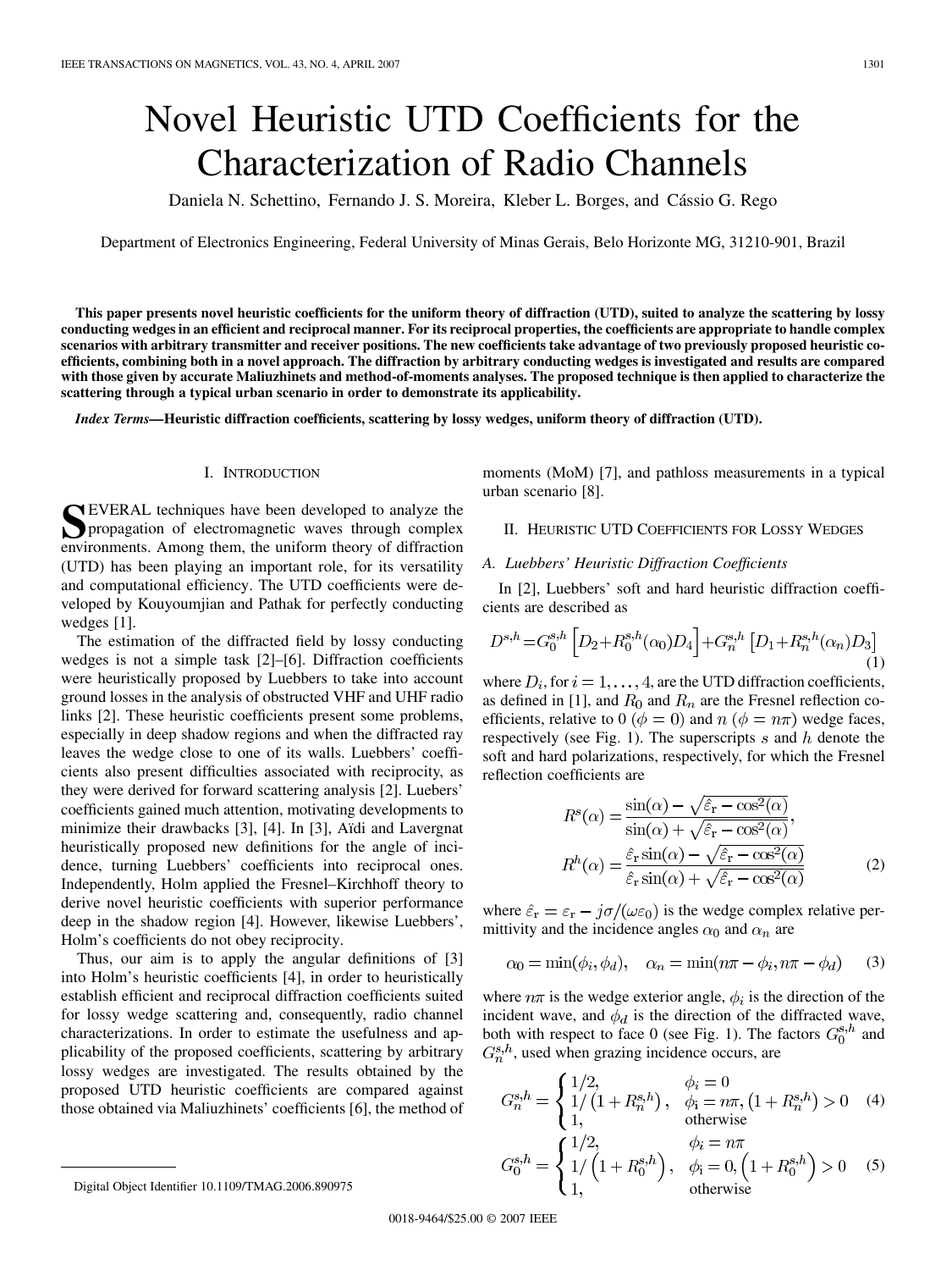<span id="page-1-0"></span>

Fig. 1. Right-angle lossy wedge with  $\varepsilon_r = 10$  and  $\sigma = 0.01$  S/m.

#### *B. Aïdi and Lavergnat Heuristic Diffraction Coefficients*

In [\[3\],](#page-3-0) new definitions were proposed for  $\alpha_0$  and  $\alpha_n$ , in order to make Luebbers' heuristic coefficients reciprocal

$$
\alpha_0 = \alpha_n = \min(\phi_i, \phi_d, n\pi - \phi_i, n\pi - \phi_d) \tag{6}
$$

instead of [\(3\)](#page-0-0). With this simple modification, the diffraction coefficients are reciprocal, i.e., they are (heuristically) valid independent of the transmitter and receiver positions with respect to wedge faces 0 and  $n$  [\[3\].](#page-3-0) Case studies indicate that superior performance is achieved, especially in the regions close to the wedge faces [\[3\]](#page-3-0).

## *C. Holm's Heuristic Diffraction Coefficients*

In [\[4\]](#page-3-0), a modification in the term  $D_1$  of [\(1\)](#page-0-0) was proposed in order to account for wedges with interior angles greater than  $\pi$ (i.e., interior wedges) and obtain better performance than Luebbers' coefficients in deep shadow regions. Holm's heuristic coefficients are [\[4\]](#page-3-0)

$$
D^{s,h} = G_n^{s,h} \left[ R_0^{s,h}(\alpha_0) R_n^{s,h}(\alpha_n) D_1 + R_0^{s,h}(\alpha_0) D_4 \right] + G_0^{s,h} \left[ D_2 + R_n^{s,h}(\alpha_n) D_3 \right] \tag{7}
$$

where  $\alpha_0$  and  $\alpha_n$  are those of [\(3\).](#page-0-0) (Note that in [\[3\],](#page-3-0) the coefficients  $D_i$  are differently numbered with respect to the classical notation in [\[1\],](#page-3-0) which is the one adopted here.) Holm also proposed a change in the definition of the  $G$  factors

$$
\begin{cases}\nG_0^{s,h} = G_n^{s,h} = 1/2, & \phi_i = 0 \text{ or } \phi_i = n\pi \\
G_0^{s,h} = G_n^{s,h} = 1, & \text{otherwise}\n\end{cases}
$$
\n(8)

instead of [\(4\) and \(5\)](#page-0-0). Using the coefficients (7), better estimates were achieved for diffraction in directions close to the wedge faces. However, reciprocity was not a concern [\[4\].](#page-3-0)

# *D. Novel Heuristic Diffraction Coefficients for Lossy Conducting Wedges*

The novel heuristic coefficients were developed aiming their application to coverage predictions in urban scenarios. This means that obstacles with various configurations and finite conductivity surfaces, together with arbitrary transmitter and receiver positions, must be accounted for practical estimates.

The results in [\[4\]](#page-3-0) indicate that Holm's coefficients provide superior results than Luebbers' ones [\[2\]](#page-3-0). However, they are not reciprocal. So, for the consideration of arbitrarily located transmitters (sources) and receivers (observers), we propose the extension of Aïdi and Lavergnat angular definitions [\[3\]](#page-3-0) to Holm's heuristic formulation, in order to make it reciprocal.

This is accomplished by initially noticing that the Fresnel reflection coefficients  $R_0$  and  $R_n$  multiplying the term  $D_1$  in (7) are appropriate in the case where the source of the incident field is in the side of the Fresnel–Kirchhoff integration surface where face 0 is present, which happens when  $\phi_i < \pi/2$  [\[4\]](#page-3-0). If not (i.e., if  $\phi_i \geq n\pi/2$ ), then reciprocity imposes  $R_0$  and  $R_n$  multiplying the factor  $D_2$  instead of  $D_1$  in (7). Consequently, the novel heuristic UTD coefficients read as

$$
D^{s,h} = G_n^{s,h} \left[ W_n^{s,h} D_1 + R_n^{s,h} (\alpha_n) D_3 \right] + G_0^{s,h} \left[ W_0^{s,h} D_2 + R_0^{s,h} (\alpha_0) D_4 \right] \tag{9}
$$

where  $G_0^{s,h}$  and  $G_n^{s,h}$  are used when grazing incidence occurs and are defined as in (8).  $W_n$  and  $W_0$  are defined as

$$
W_n^{s,h} = \begin{cases} R_0^{s,h}(\alpha_0) R_n^{s,h}(\alpha_n), & \phi_i < n\pi/2\\ 1, & \phi_i \ge n\pi/2 \end{cases}
$$
  

$$
W_0^{s,h} = \begin{cases} 1, & \phi_i < n\pi/2\\ R_0^{s,h}(\alpha_0) R_n^{s,h}(\alpha_n), & \phi_i \ge n\pi/2 \end{cases}
$$
(10)

and the Fresnel reflection coefficients  $R_0^{s,h}$  and  $R_n^{s,h}$  are calculated with  $\alpha_0$  and  $\alpha_n$  given by the Aïdi and Lavergnat angular definition (6).

## *E. Slope Diffraction*

In the case of double-diffracted rays in consecutive wedges, the use of the first-order diffraction coefficients of (9) will estimate a null field for an observer in the shadow region. To overcome this problem, a second-order term (known as*slope diffraction*) must be considered. The slope diffraction term must be added to the first-order components to yield the total field. The slope diffraction coefficients depend on spatial derivatives of the incident field and of the coefficients in (9). The slope diffraction coefficients are similar to those presented in [\[4\]](#page-3-0), just observing the new angular definitions of (6).

#### III. CASE STUDIES

#### *A. Comparisons Among Different Heuristic Coefficients*

In order to demonstrate the usefulness of the proposed UTD heuristic formulation, the several heuristic coefficients (i.e., Luebbers [\[2\]](#page-3-0), Aïdi and Lavergnat [\[3\],](#page-3-0) Holm [\[4\]](#page-3-0), and the novel coefficients proposed in Section II-D) are compared to each other in the analysis of a plane-wave scattering by a right-angle lossy wedge with geometrical parameters depicted in Fig. 1. Both TM (soft) and TE (hard) polarizations are considered and an accurate asymptotic diffractive analysis based on Maliuzhinets' coefficients [\[6\]](#page-3-0) is adopted as reference for the comparative study.

For both TM and TE plane-wave polarizations, the directions of incidence  $\phi_i = \pi/6$  and  $3\pi/4$  are considered. The operation frequency is 1 GHz, and the observations are made at a distance of 30 $\lambda$  from the edge, with the observation direction  $\phi_d$  varying from 0 to  $3\pi/2$  (see Fig. 1). The lossy wedge has a relative permittivity  $\varepsilon_{\rm r} = 10$  and a conductivity  $\sigma = 0.01$  S/m. In order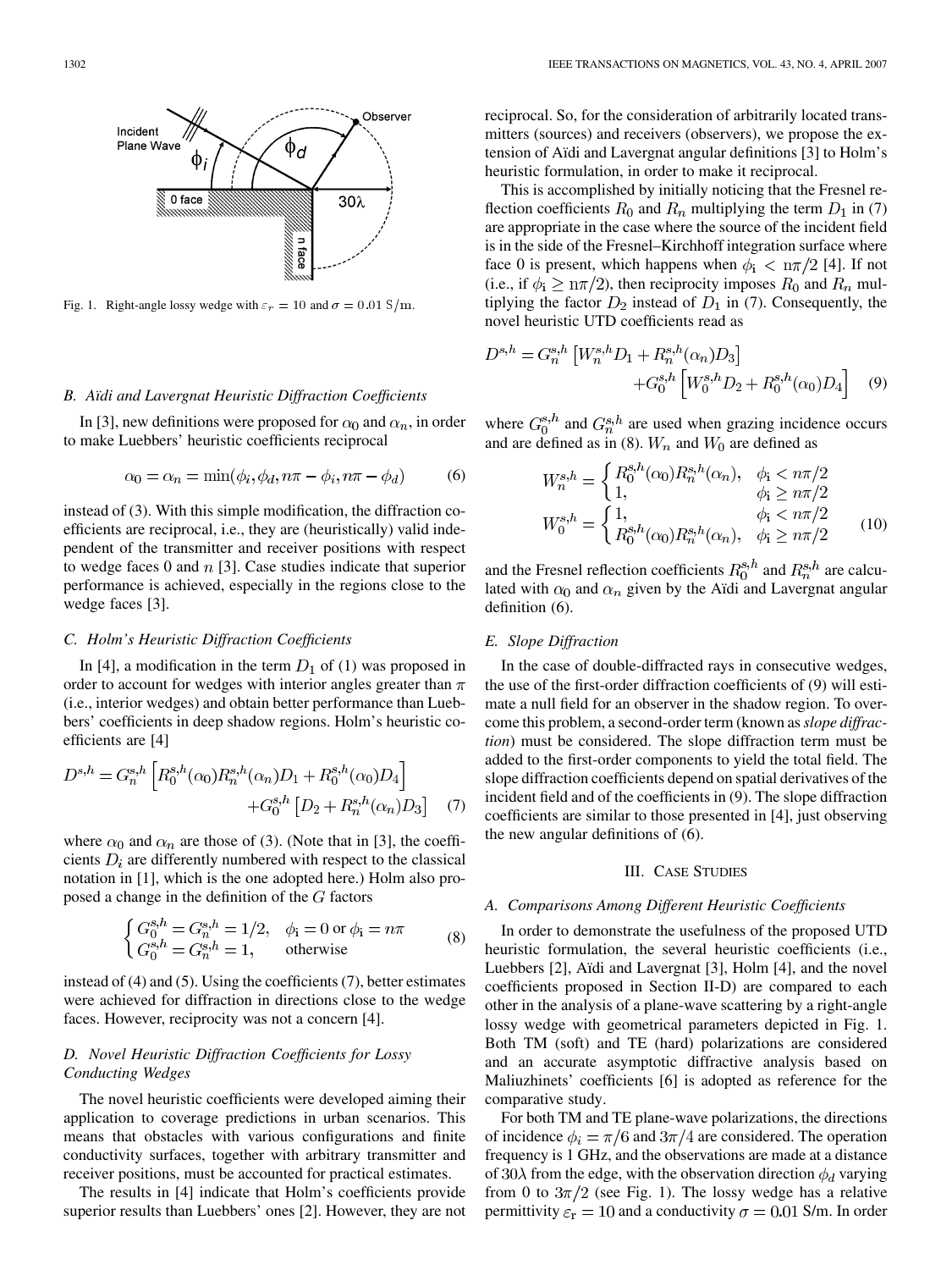<span id="page-2-0"></span>

Fig. 2. TM diffracted field around the wedge of [Fig. 1](#page-1-0) ( $\phi_i = \pi/6$ ).



Fig. 3. TE diffracted field around the wedge of [Fig. 1](#page-1-0) ( $\phi_i = \pi/6$ ).



Fig. 4. TM diffracted field around the wedge of [Fig. 1](#page-1-0) ( $\phi_i = 3\pi/4$ ).

to account for losses, the Maliuzhinets' coefficients make use of a surface impedance over the wedge faces, meaning that no energy is transmitted to the wedge interior [\[6\].](#page-3-0)

Figs. 2–5 show the relative diffracted electric field amplitude  $|E_d|$  (with respect to the incident electric field amplitude  $|E_i|$ ) and the absolute error (with respect to the Maliuzhinets' formulation) for the TM and TE polarizations, respectively. The results for the TM polarization, illustrated in Figs. 2 and 4, demonstrate that the new soft coefficient proposed in [Section II-D](#page-1-0) has a superior performance (with absolute errors smaller than 10 dB) and considerably improves the estimates in the backscattering region (i.e.,  $\phi_d \approx \phi_i$ ), where the other heuristic coefficients greatly fail, specially for  $\phi_i = \pi/6$ . For the TE (hard) polarization, the superior behavior can still be observed, except for  $\phi_d < \pi/10$  in Fig. 3 and for  $\phi_d > 5\pi/4$  in Fig. 5, where the heuristic hard diffraction coefficient proposed in [\[3\]](#page-3-0) apparently is the best choice.

# *B. Scattering by a Lossy Cylinder With an Interior Wedge*

The second case study considered here is the scattering by an infinite cylinder, which has the cross section depicted in Fig. 6. The source is an infinite electric (for the soft TM polarization) or magnetic (for the hard TE polarization) line current, located



Fig. 5. TE diffracted field around the wedge of [Fig. 1](#page-1-0) ( $\phi_i = 3\pi/4$ ).



Fig. 6. Environment obstacles with  $\varepsilon_r = 7$  and  $\sigma = 0.2$  S/m.



Fig. 7. TM electric field at the observation points depicted in Fig. 6.

at T in Fig. 6. Observations are made along the dotted line illustrated in Fig. 6. Note that the source and observer locations are chosen so to stress the contribution of the diffraction by the cylinder internal wedge (see Fig. 6). The operation frequency is 1 GHz, and the obstacle electric characteristics are  $\varepsilon_r = 7$ and  $\sigma = 0.2$  S/m. Figs. 7 and [8](#page-3-0) illustrate the total electric field  $(E_t)$  normalized with respect to the electric field radiated by the line current at a distance of 1 m  $(E_i)$  for the TM and TE polarizations, respectively. The results provided by the novel formulation of [Section II-D](#page-1-0) are compared against the formulation proposed by Holm [\[4\]](#page-3-0) and numerical estimates obtained by a method-of-moments (MoM) analysis [\[7\]](#page-3-0) with losses accounted for by means of an impedance boundary condition (IBC) [\[6\]](#page-3-0) with the obstacle electric characteristics ( $\varepsilon_r$  and  $\sigma$ ). The results shown in Figs. 7 and [8](#page-3-0) demonstrate that the proposed heuristic coefficients are appropriate to analyze the scattering by arbitrarily shaped cylinders, as the discrepancies observed are not superior to  $0.5$  dB for both polarizations.

# *C. Evaluation of the Novel Heuristic Diffraction Coefficients in an Urban-Like Scenario*

The last case study is the scattering analysis through the scenario depicted in [Fig. 9](#page-3-0), which illustrates a plane view of the